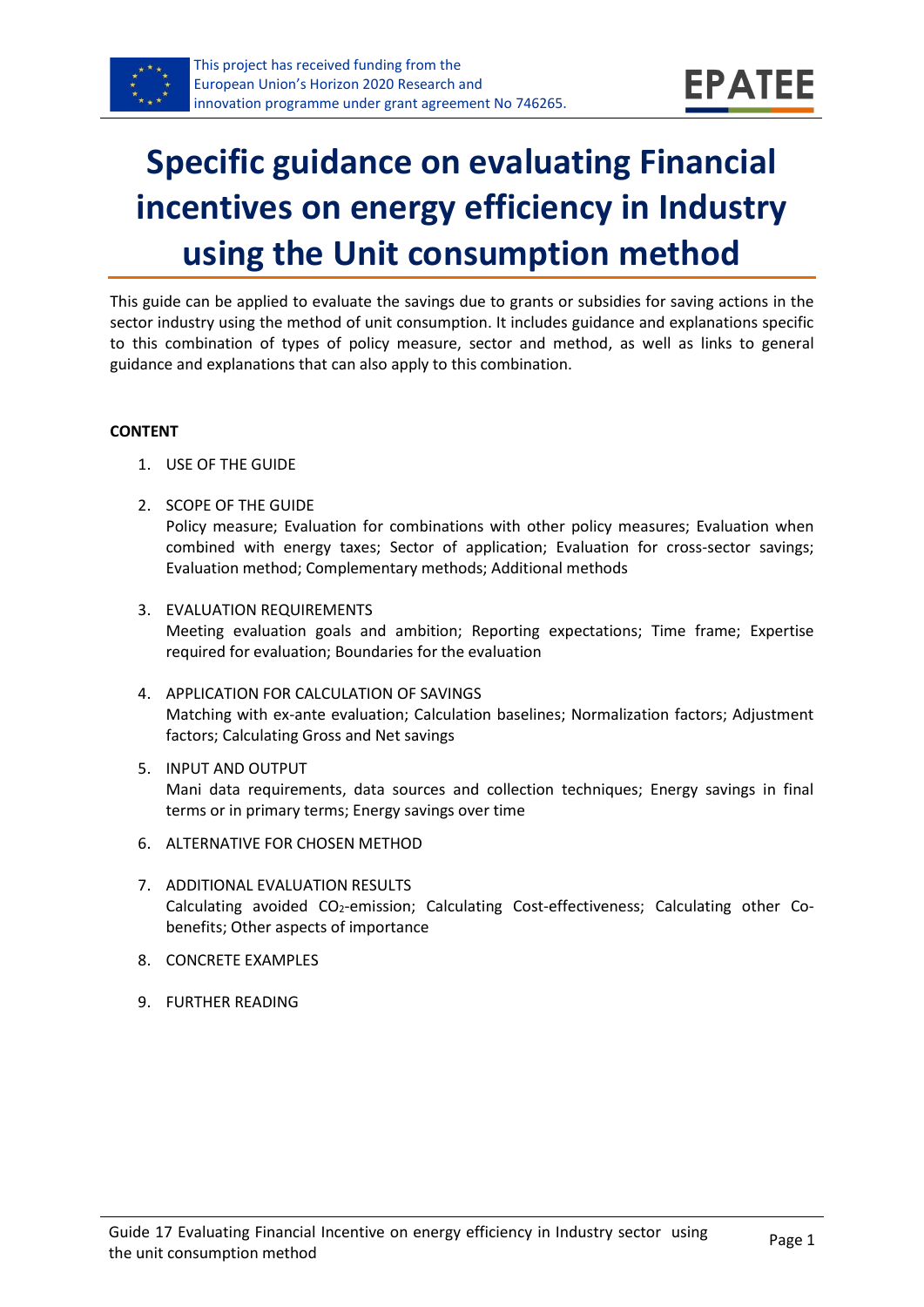## **1 | USE OF THE GUIDE – AUDIENCE, OBJECTIVES AND FOCUS**

The primary **audience** for this specific guide concerns energy efficiency programme designers, implementers or supervisors, and evaluators looking for guidance on the evaluation process of energy savings in the scope of this guide.

Although the application of the guide will generally concern the (sub)national level, account will be taken of issues at EU level when relevant (e.g. the specific format of saving figures for the EED).

This guide is not about the preceding step in the evaluation process, the choice of the method. About this previous step in the evaluation process, see the guidance provided [here.](https://www.epatee-toolbox.eu/wp-content/uploads/2019/04/epatee_integrating_evaluation_into_policy_cycle.pdf) However, after presenting the capabilities and limitations of the guide at hand, the user will be offered alternatives for the method within this guide (see section [6\)](#page-0-0).

The **objective** of this guide is to provide:

- Information on the scope of the guide that enables the user to decide whether this guide is suited to his/her needs, and whether complementary or additional method(s) could be needed or useful (sectio[n 2\)](#page-0-1);
- Guidance about specifying the evaluation objectives and requirements (section [3\)](#page-0-2);
- Guidance about key methodological choices to calculate energy savings (section [4\)](#page-0-3);
- Guidance about the inputs (data requirements) and outputs of the method (energy savings metrics) (sectio[n 5\)](#page-0-4)**;**
- Possible alternative methods (with pros and cons) (section [6\)](#page-0-0)
- Background about evaluation results other than energy savings (sectio[n 7\)](#page-0-5);
- Relevant examples, case studies and/or good practices (section [8\)](#page-0-6);
- Relevant references for further reading (section [9\)](#page-0-7).

The guide is intended for assessing realised (ex-post) energy savings. However, account is taken of earlier (ex-ante) evaluations of expected savings, if available (see section [4\)](#page-0-3).

The **focus** of the guide is on *impact evaluation*, i.e. determining the energy savings, but not on how this has been reached through a step by step process with intermediate results (process evaluation).

Readers looking for the basic and general principles of energy efficiency evaluation may find the followin[g link](https://www.epatee-toolbox.eu/evaluation-principles-and-methods/) useful.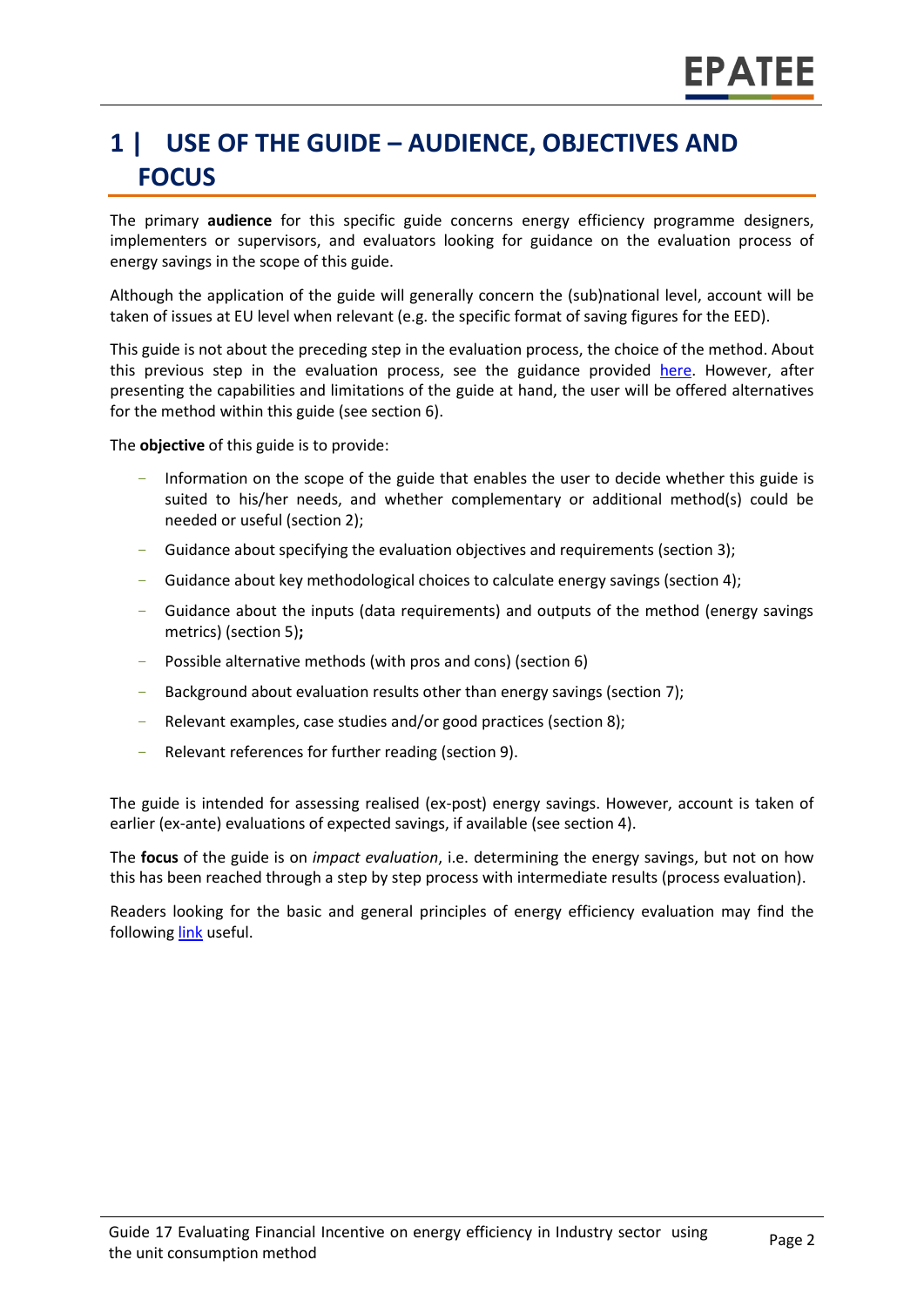## **2 | SCOPE OF THE GUIDE – POLICY, SECTOR and METHOD**

#### **2.1 About financial incentive policy**

More information and examples on the different subtypes residing under the main type Grants & Subsidies (GS) can be found [here](http://www.measures-odyssee-mure.eu/) an[d here.](https://www.epatee-lib.eu/)

Financial incentive policy is restricted to grants of subsidies concerning specific energy using systems, which should make it more attractive to invest in the most efficient version.

More detailed information on the evaluation of grants and subsidies can be found [here.](https://ec.europa.eu/energy/intelligent/projects/en/projects/emeees)

#### **2.2 Evaluation for a combination of policy measure types**

When the subsidy scheme is combined with other policy measures types (e.g. a voluntary agreement on savings) it is assumed that the overall savings are mainly resulting from the policy measure at hand. However, in this case the evaluation concerns the combined savings effect of both policy measures.

The guide may not be capable of attributing part of the (overall) calculated savings to each of the policy measures (see also Double counting in section [4](#page-0-3) on Gross to Net savings).

#### **2.3 Evaluation when combined with energy taxes**

The calculated savings effect for a subsidy scheme can overlap with that of the energy tax. The guide is not capable of attributing part of the (overall) calculated savings to either the policy measures at hand or the energy tax. For dealing with this overlap see section [4](#page-0-3) on Calculating Gross and Net savings.

### **2.4 About the industry (sub) sector**

Information on (sub)sectors defined in the Toolbox can be found [here,](https://www.epatee-toolbox.eu/wp-content/uploads/2018/10/Definitions-and-typologies-related-to-energy-savings-evaluation.pdf) chapter 2, p.17

The sector industry is characterized by production and use of material goods, applying a high degree of automation and mechanization. The industry is divided in different sectors (usually defined by the national statistics office), like food & beverage industry, chemical and pharmaceutical industry, paper industry, rubber and plastic industry electro-technical industry. Although the guide is meant to cover all sectors in industry, it will mostly be applied to sectors with specific systems using a considerable amount of energy, for which the unit consumption method can be applied.

#### **2.5 Evaluation for cross-sector saving actions**

Specific energy using systems, like electric drive of pumps, can be present in other sectors as well. The guide is also applicable to these cross-sector saving actions (see next section).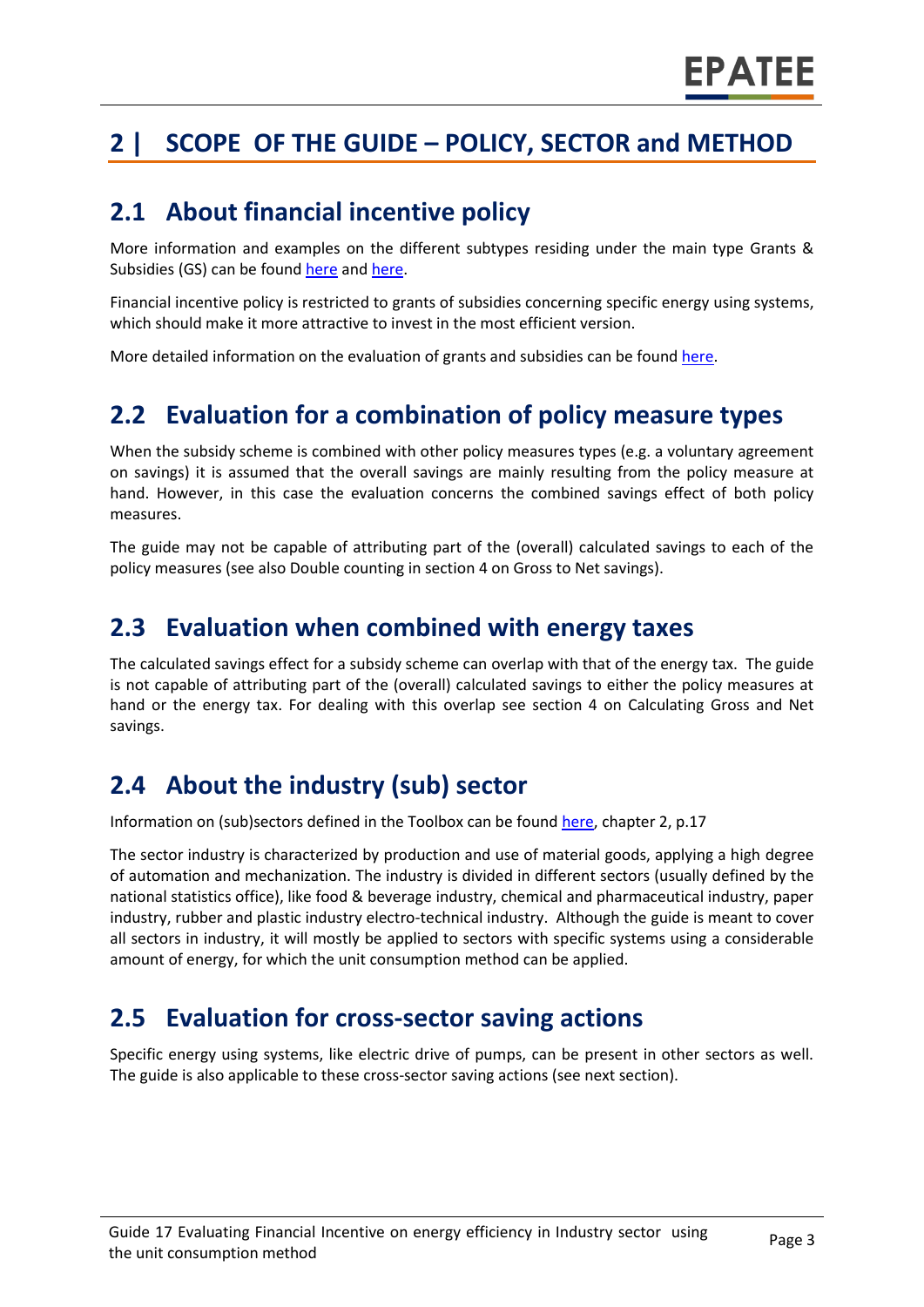#### **2.6 About the unit consumption method**

Information about the various evaluation methods can be found [here,](https://www.epatee-toolbox.eu/wp-content/uploads/2019/04/Saving_calculation_methods_for_EPATEE_Toobox_2019_04_24.pdf) table 1 and 2. This source also covers the combination of the method at hand with other methods, which will be dealt with below.

The unit consumption method concerns the calculation of unitary savings for energy using systems, like appliances or equipment. The equipment considered is very much linked to the subsector.

In industry, it might be the energy required for a naphtha cracker of a particular size (in terms of tonnes/day of ethylene, or the energy consumption of an electric drive for a pump. The unit consumption method uses an indicator on energy consumption per unit of physical output. For example, the energy required to produce one tonne of ethylene in a naphtha cracker. The indicator approach is closely related to the concept of unitary savings applied in most evaluation methods (see chapter [4\)](#page-0-3).

### **2.7 Complementary methods to determine total savings**

Complementary methods are methods that are required, in addition to the primary selected method, to calculate energy savings.

The method at hand is meant to calculate unitary savings for one particular piece of equipment or appliance. These unitary savings should than be multiplied by the number of saving actions (e.g. number of electric drives for pumps in the Netherlands) in order to have the calculated total savings. The number of actions (equipment per type) can be obtained in various ways. See this [link,](https://www.epatee-toolbox.eu/wp-content/uploads/2019/04/Saving_calculation_methods_for_EPATEE_Toobox_2019_04_24.pdf) table 2 and 3. The number of actions is sometimes directly available from the monitoring of policy measures, such as in case of a subsidy scheme.

### **2.8 Additional methods to increase reliability of the results**

An additional method can be applied on top of the unit consumption method for this Specific Guidance to improve the reliability of the evaluation results and/or the cost-effectiveness of the evaluation approach. Measurement of energy consumption of the equipment (direct measurement) for a sample group of the saving actions can also be an additional method to check the results of the unit consumption method. The combination can increase the reliability of the savings figures and is more cost-effective than measurement for all equipment.

A second additional method is the engineering estimates method, which is very suitable for calculating the savings for a complex energy using system like specific industrial processes. The change in unit consumption does not show where and how the savings will be (ex-ante) or have been (ex-post) realized. Moreover, the unit consumption does not show the part of total savings that is due to policy (i.e. the subsidy). Engineering calculations can include factors that create uncertainties in the results. With the engineering estimate method the savings can be analysed in more detail, thus providing more insight in the saving actions and the role of subsidies. Engineering estimates as additional method are more costly than the unit consumption method but is affordable due to the larger scale of energy consumption.

It can also be useful to combine the engineering estimates with measurement as additional method. The combination can increase the reliability of the savings figures in a cost-effective way.

For possible combinations with an additional method see chapter 6 in thi[s link.](https://www.epatee-toolbox.eu/evaluation-principles-and-methods/general-principles/saving-calculation-methods-and-their-application-in-the-epatee-toolbox/)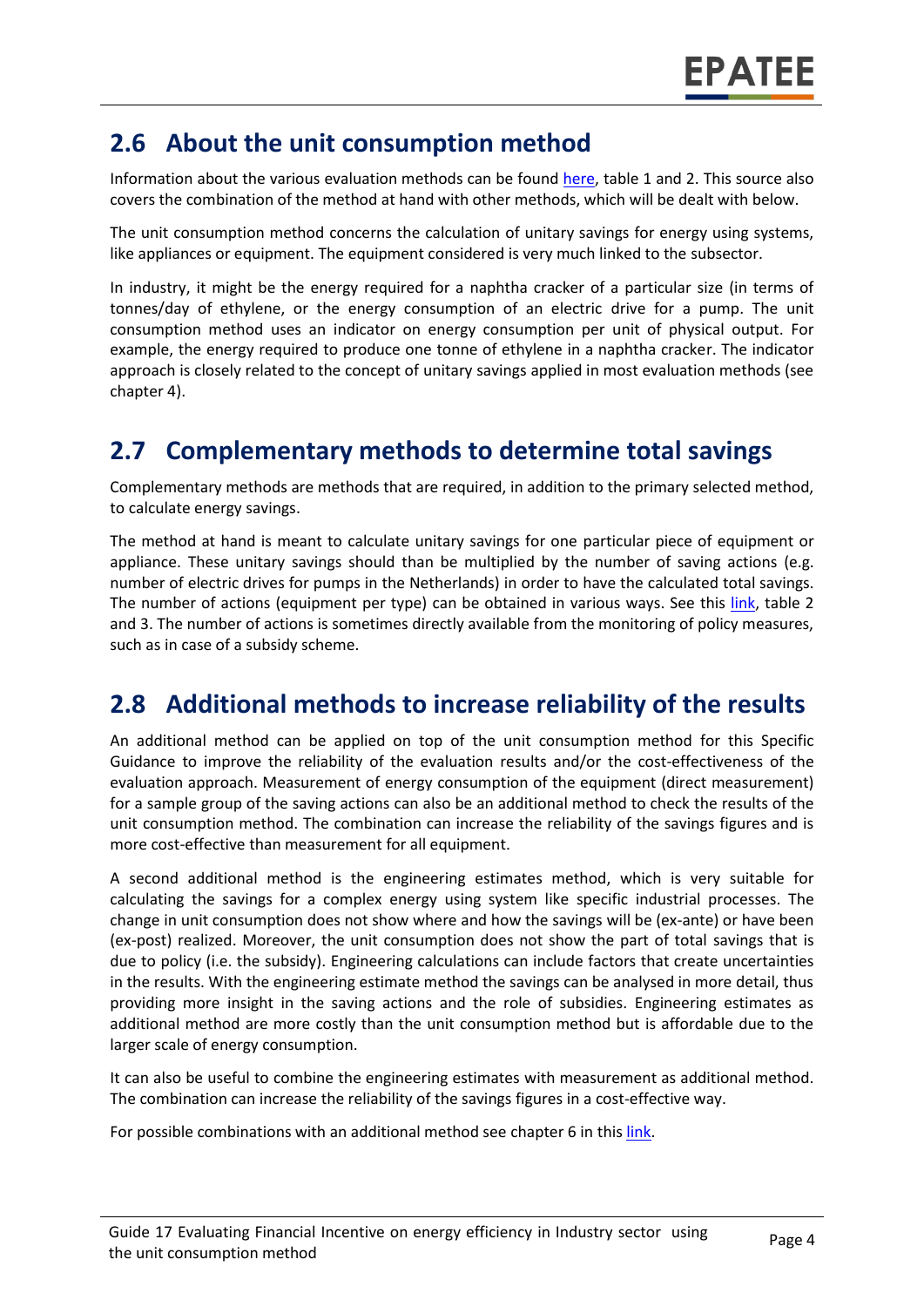## **3 | EVALUATION OBJECTIVES and REQUIREMENTS**

### **3.1 Meeting evaluation goals and ambition**

The table shows whether this guide can be used to report on general evaluation goals or criteria. See also this [document.](https://www.epatee-lib.eu/media/docs/D4_EMEEES_Final.pdf)

| General types of evaluation goals or criteria                        | Level of<br>ambition | <b>Remarks</b>                                                        |
|----------------------------------------------------------------------|----------------------|-----------------------------------------------------------------------|
| Calculation of realized energy savings from saving<br>actions        | Fair                 | For reasonably uniform<br>saving actions                              |
| Calculation of energy savings attributed to the policy<br>measure(s) | Low                  | Additional method<br>(engineering estimate)<br>or direct measurement) |
| Cost-effectiveness of saving action (for end-users)                  | Fair                 | Good housekeeping of<br>data                                          |
| Cost-effectiveness of policy (government spending)                   | Low                  | Due to free rider effect                                              |
| $CO2$ -emission reduction from saving actions                        | Fair                 | Direct link with energy<br>savings                                    |
| $CO2$ -emission reduction attributed to the policy<br>measure(s)     | Low                  | Due to free rider effect                                              |

For more information on verification of actual energy savings and attribution/baseline/corrections, see section [4,](#page-0-3) and for cost-effectiveness and emission reduction see sectio[n 7.](#page-0-5)

## **3.2 Reporting expectations**

- Gross and Net savings, these are the savings that are calculated by the method of unit consumption (gross) or the adjusted savings attributed to the policy measure. See further in section [4](#page-0-3) under the heading of Calculating Gross and Net savings.
- Yearly or cumulative savings, these energy savings can be ranked as cumulative over a specific period or on a yearly basis.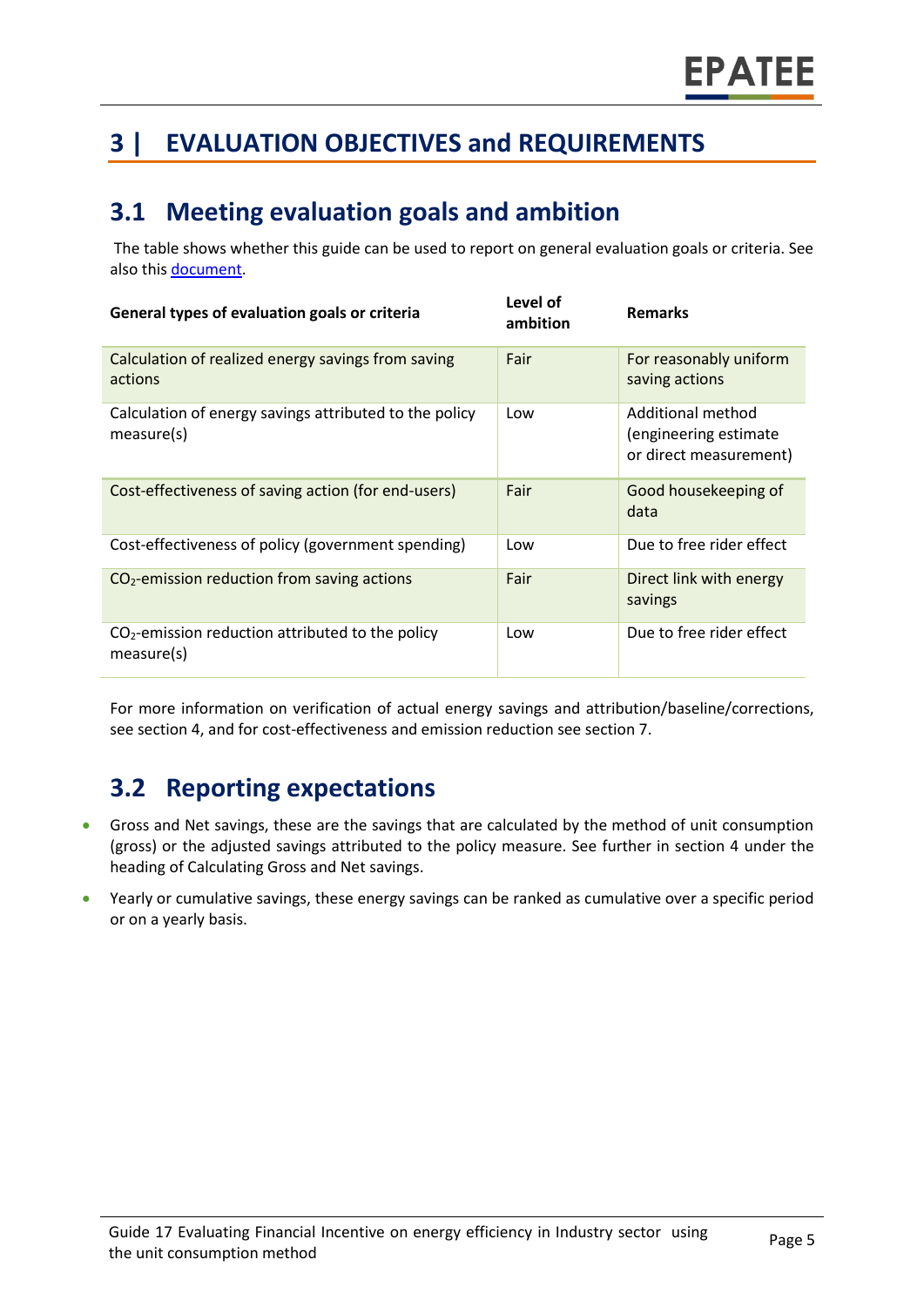## **3.3 Time frame for evaluation**

The length of the period under evaluation is dependent on the active period of the policy measure, the need to monitor developments before the implementation of savings actions (in case of methods based on before/after saving actions), and the time needed to present (reliable enough) results or impacts that fit into the decision making process. In some cases, the periodicity of evaluation can be set by law. This measure, and thus the associated monitoring, is typically executed in a period of a few years (2-5).

The planning of evaluation activities concerns regular monitoring of energy consumption and factors that define consumption, intermediate check of (ex-ante) estimated (unitary) savings through engineering estimates, actual measuring or surveys, intermediate evaluations to improve the policy implementation and the final evaluation and reporting, see also planning of evaluation in the link [here.](https://www.epatee-toolbox.eu/wp-content/uploads/2019/04/epatee_integrating_evaluation_into_policy_cycle.pdf)

## **3.4 Expertise needed for chosen method**

For this evaluation method knowledge on the subsector and the associated equipment or production processes is vital.

## **3.5 Boundaries for the evaluation**

Typical boundaries for this evaluation concern the defined subsector or the demarcation of the energy using system as part of overall process.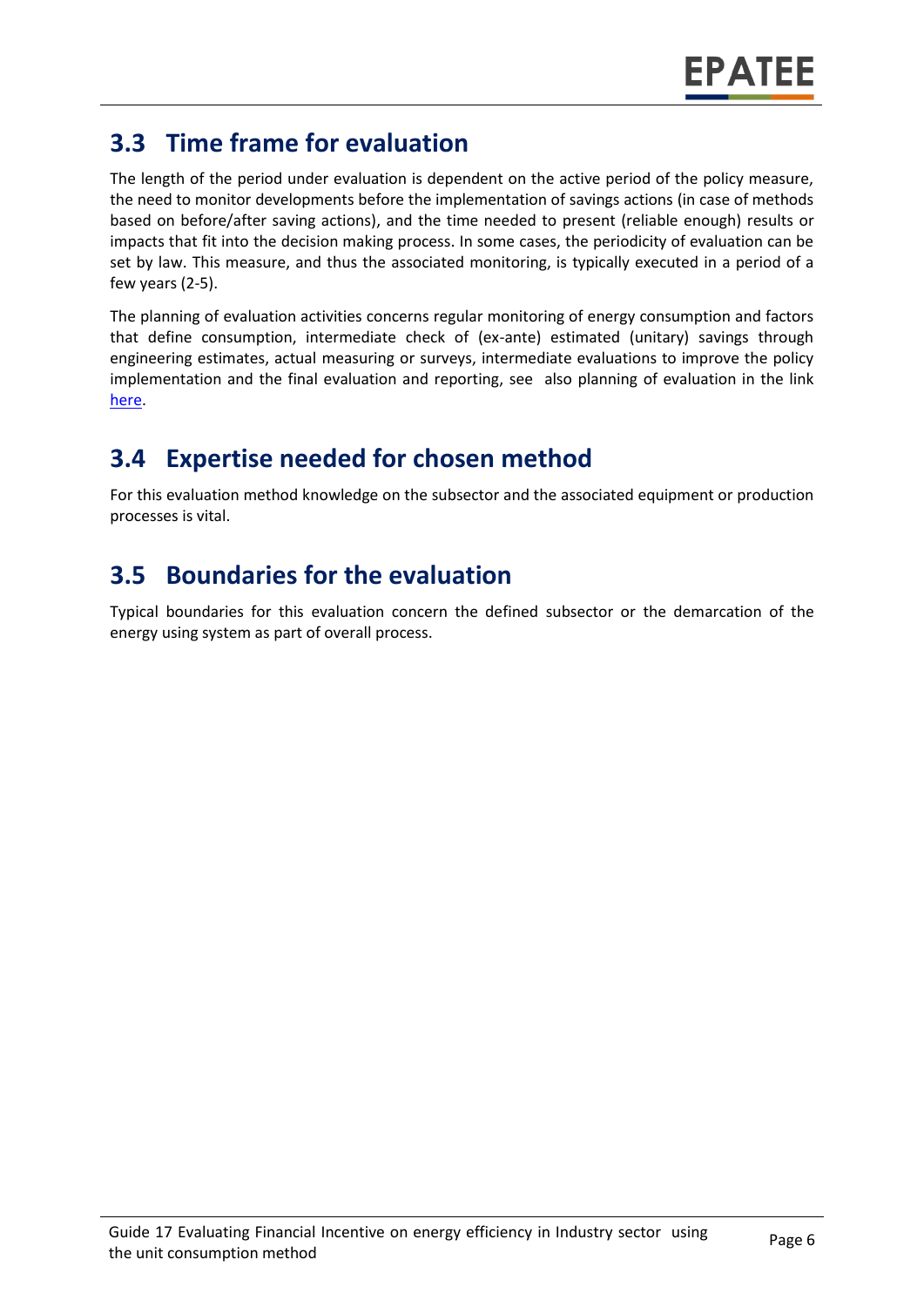## **4 | KEY METHODOLOGICAL CHOICES FOR CALCULATION OF ENERGY SAVINGS**

This section deals with key methodological choices to be considered when calculating energy savings: consistency between ex-ante and ex-post evaluation, baseline, normalization and adjustment factors. These choices are important to document when reporting energy savings, to ensure the transparency of the results.

General principles of calculating realized savings using different methods can be found [here](https://www.epatee-lib.eu/media/docs/D4_EMEEES_Final.pdf) and [here.](https://www.epatee-lib.eu/media/docs/EMEEES_WP3_Report_Final.pdf)

The unit consumption method calculates the energy saved per type of industrial equipment. To estimate the effect of the policy, it also needs to take into account which part of the savings is due to the subsidies.

### **4.1 Matching method with earlier ex-ante evaluation**

From the viewpoint of methodological consistency and data availability, using the same method in ex-ante evaluation and in this guide on ex-post evaluation, might be an obvious choice. However, the unit consumption method is not applicable for an ex-ante evaluation, unless very detailed scenario data are available (see next reference below).

The ex-post method unit consumption can be combined with a different method used for the ex-ante evaluation, depending on the evaluation objectives, timeframe and data available for the situation after implementing the actions. Available ex-ante methods are deemed savings, engineering estimate and stock modeling. However, the last one is not practical where it concerns limited numbers of specific equipment in industry. For possible combinations of methods applied ex-ante and ex-post, see chapter 7, calculation approaches in in this [document.](https://www.epatee-toolbox.eu/wp-content/uploads/2019/04/Saving_calculation_methods_for_EPATEE_Toobox_2019_04_24.pdf)

### **4.2 Calculation baselines**

Energy savings are defined in general as the difference between the actual situation and a reference situation without the saving actions (and without the policy measures that influence these saving actions). In case of saving actions, the reference situation can be defined using various calculation baselines: Before/after, With/without, Trend, Target/control group and Minimum efficiency standards (see furthe[r here\)](https://www.epatee-toolbox.eu/wp-content/uploads/2019/04/Application_of_KB_savings_baselines_and_correction_factors_in_the_Toolbox_and_PSMCs_190418_.pdf).

Total savings are found by multiplying the unitary savings per action by the number of actions. The chosen baseline can define the total savings through the unitary savings, but also through the number of actions.

The applicable baseline Before/After, which compares the situation prior to the introduction of the subsidy scheme with the situation after (usually after some years), is considered most appropriate.

An alternative is the baseline option "Target/control group" where non-subsidized comparable equipment acts as the control group. The difference in unit consumption for target and control group can be used to calculate the savings. This baseline enables to correct for (almost) all other influences. However, this only works for comparable equipment and for a sufficiently high number of equipment in the absence of dedicated information. The choice between baseline options will be dependent on the requirements formulated in chapter [3.](#page-0-2)

See further information in this [document.](https://www.academia.edu/14979876/Evaluating_energy_efficiency_policy_measures_and_DSM_programmes)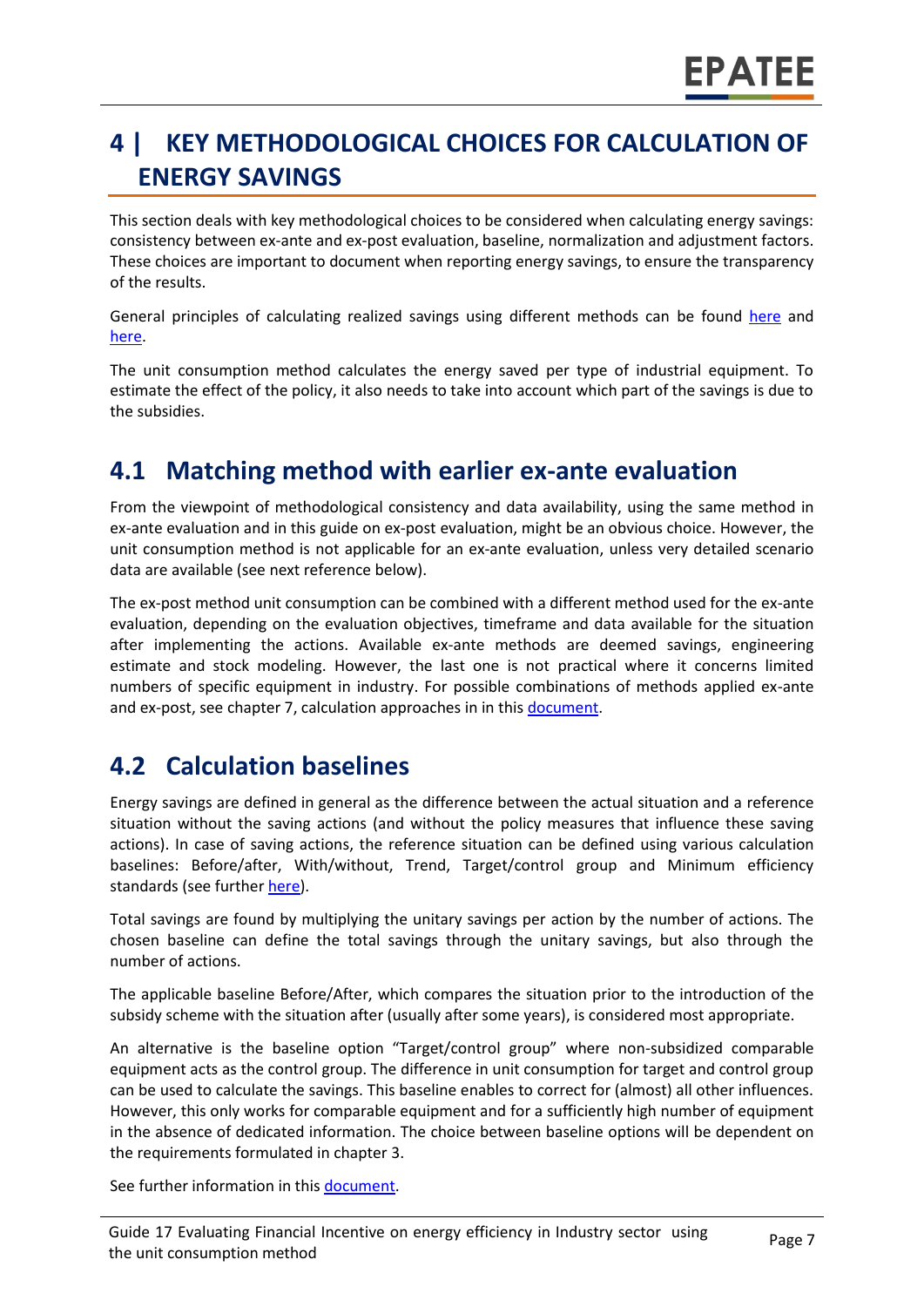### **4.3 Normalization factors**

The calculation with the Before/After baseline considered above provides a change in energy consumption that should be corrected for influences on energy consumption other than the saving actions. These so-called normalization factors can be weather (with effect on consumption), the **rebound** effect and changes in energy using **activities**, such as production (industry), occupation rate (buildings) or car usage (transport). All normalization factors affect total savings through the unitary savings.

For the industry sector changes in energy using activities are most relevant in terms of normalization, see table 1 [here.](https://www.epatee-toolbox.eu/wp-content/uploads/2019/04/Saving_calculation_methods_for_EPATEE_Toobox_2019_04_24.pdf)

For each type of equipment concerned energy consumption can be corrected for differences in production volume/utilization rate for the baseline situation and the situation after the saving action.

The rebound effect can be ignored as it generally concerns space heating in dwellings or fuel use in cars. For industrial equipment correcting energy consumption for weather is normally not needed.

#### **4.4 Adjustment factors**

Adjustment factors define which part of the calculated energy savings can be attributed to a policy measure or meets the definition of savings specified in the evaluation objectives or reporting requirements (see next section on "Calculating Gross and net savings).

Adjustment factors can concern the Free rider effect, the Spill-over/multiplier effect, Additionality and Non-compliance, see table 1 [here.](https://www.epatee-toolbox.eu/wp-content/uploads/2019/04/Saving_calculation_methods_for_EPATEE_Toobox_2019_04_24.pdf)

Additionality and non-compliance are connected to unitary savings, while free riders and spill-over work through the number of actions.

Double counting might be relevant in case of another policy measure focusing on the same saving actions, but can only be accounted for at a higher level than an individual Specific Guidance. See section on Calculating Gross and Net savings in this [link;](https://www.epatee-lib.eu/media/docs/EMEEES_WP3_Report_Final.pdf) als[o here](https://www.academia.edu/14979876/Evaluating_energy_efficiency_policy_measures_and_DSM_programmes) and in thi[s link.](https://www.epatee-lib.eu/media/docs/D4_EMEEES_Final.pdf)

The adjustment factors to consider in priority are the **free rider** effect and **non-compliance**. For free riders a distinction must be made between saving actions due to the policy measure and actions which would have been taken anyway.

The unit consumption method does not provide this information directly, thus other ways must be found, such as a survey among participants to the policy measure about their motivation, or application of Randomized Controlled Trial (RCT) or Quasi-experimental design, see further in this [topical case study.](https://www.epatee-toolbox.eu/evaluation-principles-and-methods/epatee-topical-case-study-evaluating-net-energy-savings/)

In order to correct for non-compliance due to inappropriate implementation of saving actions, data should be available of sample-wise checks on the implementation.

See also [link](https://www.epatee-toolbox.eu/wp-content/uploads/2019/04/Saving_calculation_methods_for_EPATEE_Toobox_2019_04_24.pdf) to note "Saving calculation methods and their application in the EPATEE Toolbox".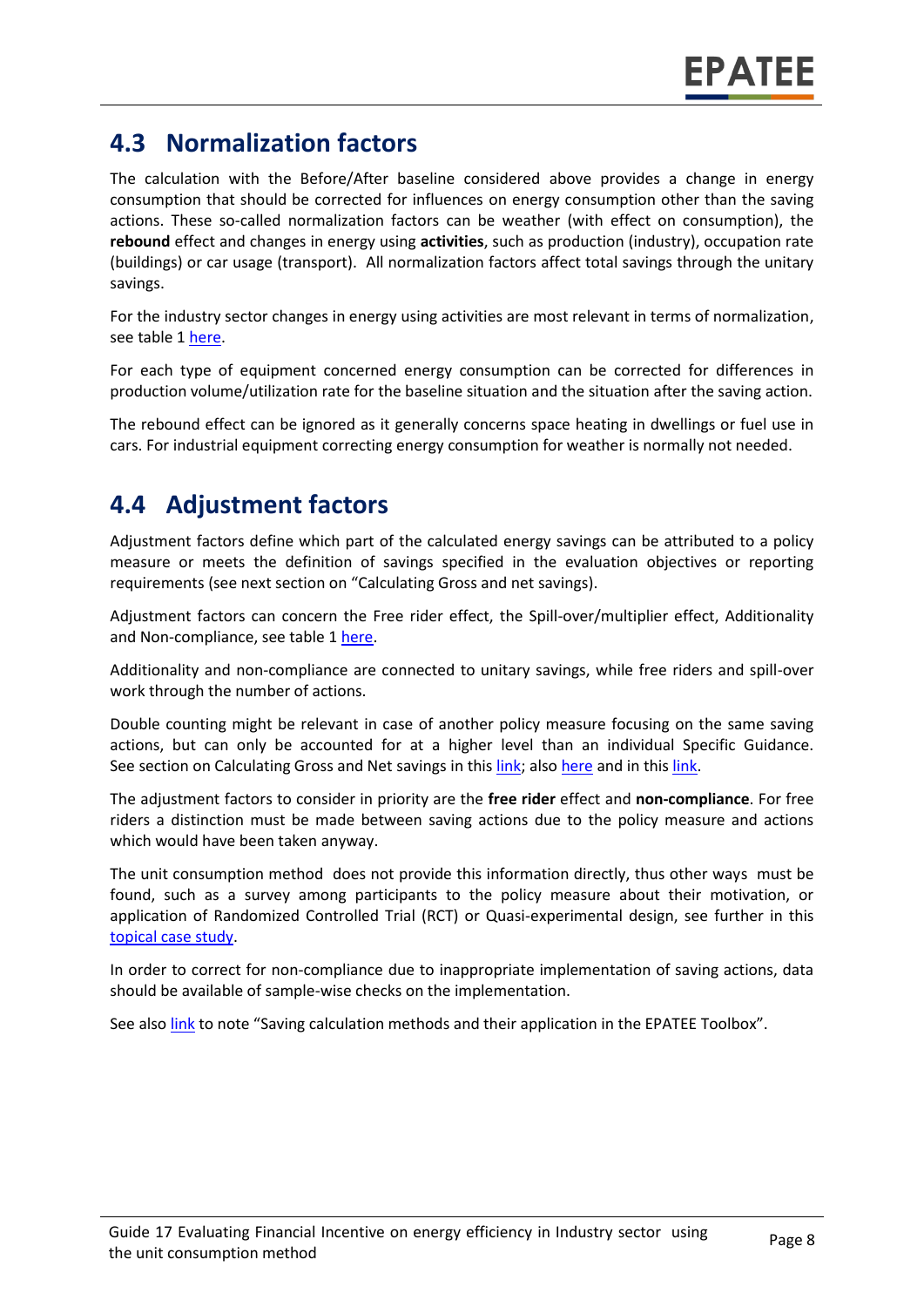#### **4.5 Calculating Gross and Net energy savings**

Gross savings concern the calculated savings from saving actions using a chosen baseline and normalization factors. Net savings concern the savings attributed to policy measures or to a stakeholder (e.g. an energy company with an obligation to realise savings at their customers).

When calculating savings a distinction must be made to the **unitary savings** and **number of actions**, see further in thi[s link.](https://www.epatee-lib.eu/media/docs/D4_EMEEES_Final.pdf)

The gross unitary savings can be calculated using the before/after baseline. Per piece of equipment or per production system the unitary savings follow from the change in unit consumption per tonne of product, which is corrected for changes in activity levels (see also section on Normalization factors). The number of actions is the number of subsidized more efficient equipment.

Net unitary savings can be calculated from gross unitary savings by applying the adjustment factor non-compliance (see section on adjustment factors). The net number of actions follows from the gross number, corrected for the adjustment factor free rider). See [here](https://www.epatee-lib.eu/media/docs/EMEEES_WP2_D1_Assessment_existing_evaluation_2008-04-21.pdf) an[d here](https://www.academia.edu/14979876/Evaluating_energy_efficiency_policy_measures_and_DSM_programmes) an[d here.](https://www.epatee-lib.eu/media/docs/D4_EMEEES_Final.pdf)

In case of using the baseline Target/control or comparison group the net savings can be evaluated directly, thus without applying gross-to-net adjustment factors.

In case applicable, the energy savings should be corrected for the double counting effect, i.e. the overlap between the savings due to the financial incentive measure and savings due to other policy measures. The overlap in the calculated savings of both policy measures cannot be processed at the level of a specific guidance, but must be corrected at the level of savings due to overall policy portfolios. For addressing double counting se[e here](https://www.academia.edu/14979876/Evaluating_energy_efficiency_policy_measures_and_DSM_programmes) o[r here.](https://www.epatee-lib.eu/media/docs/D4_EMEEES_Final.pdf)

See also chapter [8](#page-0-6) on concrete examples.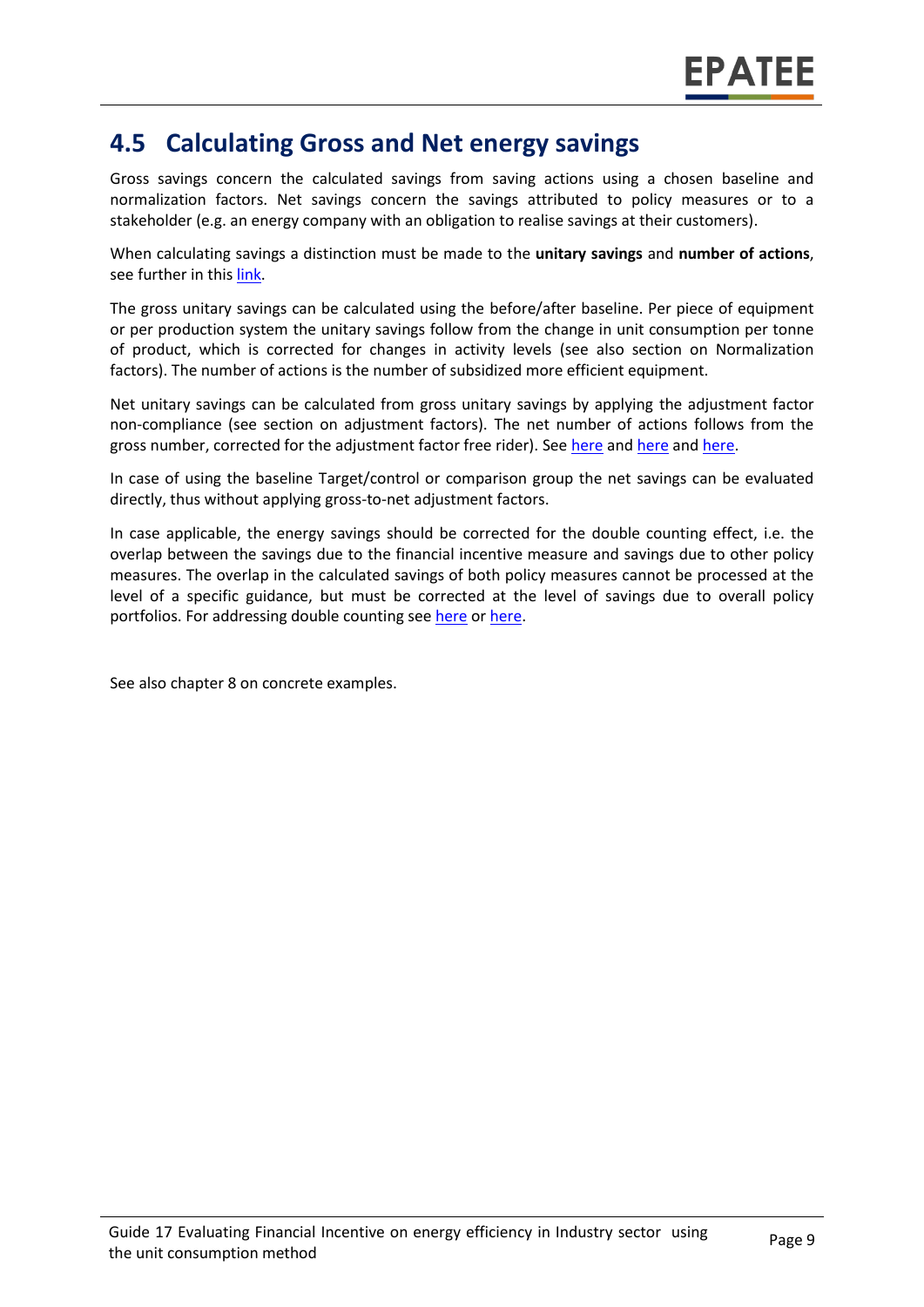### **5 | INPUT AND OUTPUT**

#### **5.1 Main data requirements, sources and collection techniques**

Data requirements specified in the table below correspond to the calculation of energy savings, when using the baseline option Before/After.

| <b>Calculation subject</b>                                                  | Data requirements                                                       | Possible data sources and<br>collection techniques                                                                                                 |
|-----------------------------------------------------------------------------|-------------------------------------------------------------------------|----------------------------------------------------------------------------------------------------------------------------------------------------|
| Energy consumption per<br>equipment type before and<br>after saving actions | Energy consumption ion<br>before/after subsidy for<br>on saving actions | Data from equipment providers or<br>from submitted saving plan to get<br>subsidies                                                                 |
| Normalization factor: change<br>in production volume<br>(throughput)        | <b>Production level</b><br>before/after subsidized<br>saving actions    | Monitoring program: Plant data (in<br>case of continuous production),<br>equipment data (e.g. energy use as<br>function of capacity or throughput) |
| Primary energy factors applied<br>(from final to primary savings)           | Fuel input and electricity<br>output of power<br>production             | Statistics on electricity conversion                                                                                                               |
| Number of saving actions                                                    | Number of equipment (per<br>type) with saving actions                   | <b>National statistics</b>                                                                                                                         |
| Adjustment factor free riders                                               | Fraction of actions without<br>need for subsidies                       | Survey on reason to invest in more<br>efficient equipment                                                                                          |

#### **Data issues when evaluating net energy savings**

The main good practice to ensure the feasibility and reliability of the evaluation of net energy savings is to think about the method to be used when designing (or revising) the financial incentive measure with the unit consumption method. Before the introduction of the policy measure, the data collection method for the selected industrial equipment items or appliances has to be assessed and confirmed.

Determining the free rider effect asks for a separate survey among receivers of subsidies.

For more details about the evaluation of net energy savings, see thi[s topical case study.](https://www.epatee-toolbox.eu/wp-content/uploads/2018/10/epatee_topical_case_study_evaluating_net_energy_savings.pdf)

#### **Data issues with the additional method**

For possible other methods with different data demands see the section [6](#page-0-0) on alternatives for the chosen method.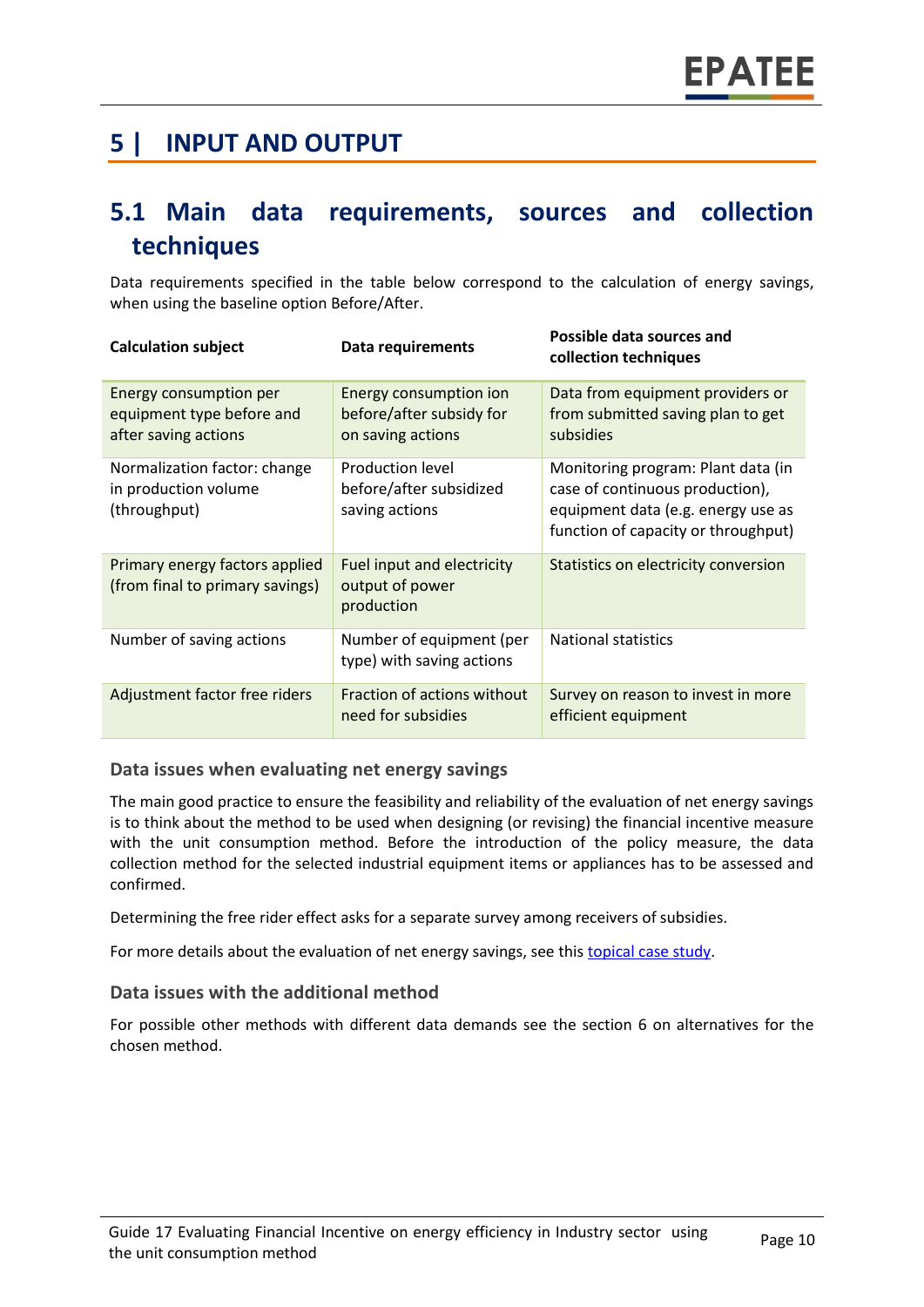#### **5.2 Energy savings in final terms or in primary terms**

Energy savings can be expressed in final terms or in primary terms. See definitions about primary and final energy [here.](https://www.epatee-toolbox.eu/wp-content/uploads/2018/10/Definitions-and-typologies-related-to-energy-savings-evaluation.pdf)

The unit consumption method can calculate savings in final terms. It can also calculate savings in primary terms if savings at end-users are calculated for each energy carrier apart, and primary factors are available to convert the savings in final terms to savings in primary terms.

### **5.3 Energy savings over time**

Implemented saving actions in a year lead to savings over a number of consecutive years. E.g. a more efficient boiler can save gas over its lifetime of about 15 years, insulation over up to 60 years and more efficient computers up to 5 years.

Energy savings can be calculated in different metrics in terms of time reference, for example: yearto-year, annual, cumulated annual, cumulative. See the definition[s here.](https://www.epatee-toolbox.eu/wp-content/uploads/2018/10/Definitions-and-typologies-related-to-energy-savings-evaluation.pdf)

The calculated yearly savings concern the savings of all new saving actions in that year. In this approach, only data for the savings in the chosen year are needed.

Adding up the yearly savings over a period, provided that earlier saving actions are still delivering savings, leads to cumulative savings. For the cumulative savings, data are needed for the whole period.

Another cumulative approach, to be applied for the EE directive, is to multiply the (new) savings in a year with the number of years up to a target year and sum this result with that for all other years up to the target year. This cumulative approach stimulates early saving actions, as these count more times to the target than later actions.

Finally, savings from a saving action can be discounted and summed up over the lifetime of the action See link [here.](https://www.epatee-toolbox.eu/wp-content/uploads/2018/10/Definitions-and-typologies-related-to-energy-savings-evaluation.pdf)

The unit consumption method in the guide can provide yearly savings of new saving actions in that year. It can also provide cumulative savings provided that data are available over a period.

In case compliance with EU policy evaluation requirements is required, cumulative savings according to the Energy Efficiency Directive can be provided when the lifetimes of savings actions are known. Finally, the guide can provide discounted cumulative savings when discount factors have been defined for yearly savings over time.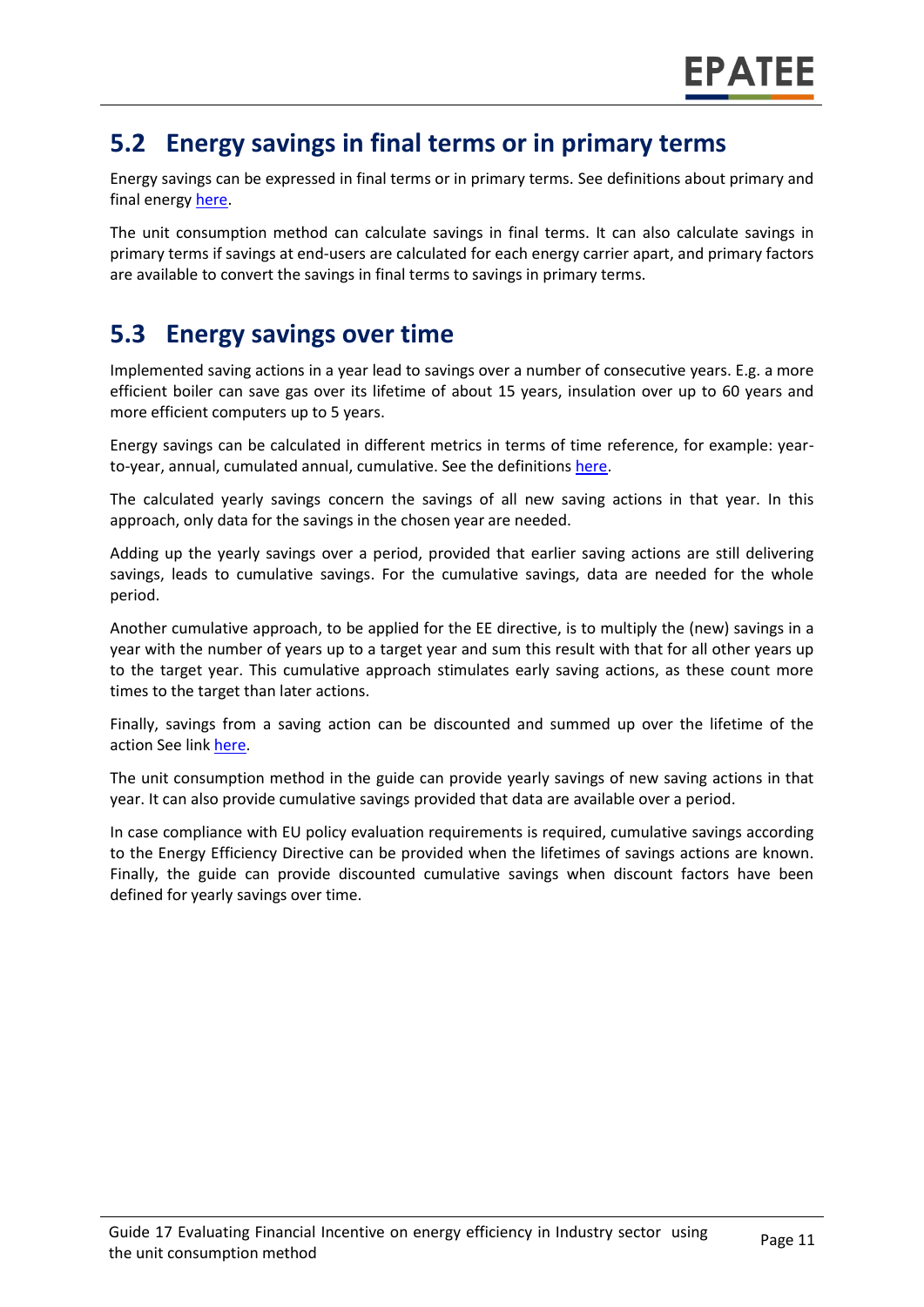## **6 | ALTERNATIVE FOR CHOSEN METHOD**

#### **6.1 Alternatives for the chosen method**

Often other savings calculation methods can be applied as well, although they will all have pros and cons regarding various aspects dealt with in preceding sections.

The table below presents the pros and cons of the method for evaluating financial incentives in industry, and for commonly used alternative methods for the same combination of policy measure and sector.

| Type of method          | <b>Pros</b>                                                                                | Cons                                                                                                            |
|-------------------------|--------------------------------------------------------------------------------------------|-----------------------------------------------------------------------------------------------------------------|
| Unit consumption method | Relatively simple when data are<br>available                                               | May be inaccurate due to<br>complexity of system. No<br>insight in factors behind<br>change in unit consumption |
| Engineering estimate    | Accurate description of complex<br>systems and contribution of<br>different saving actions | More time consuming, needs<br>special expertise on equipment<br>level                                           |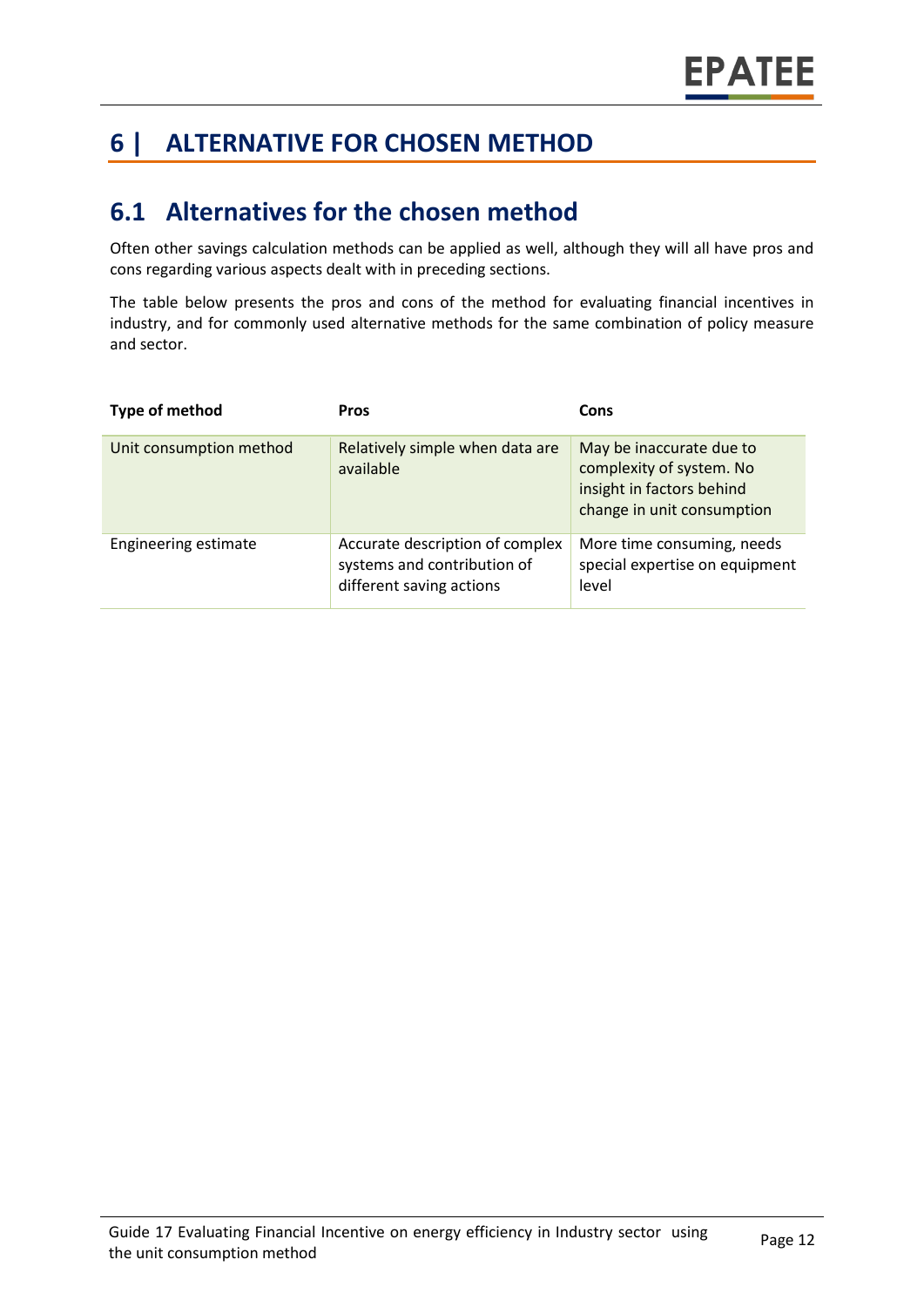## **7 | ADDITIONAL EVALUATION RESULTS**

## **7.1 Calculating avoided CO<sup>2</sup> emissions**

Avoided  $CO<sub>2</sub>$  emissions can be evaluated from the energy savings by applying emission factors. Four key aspects are to be taken into account when choosing the emission factor(s):

- 1) Emission factors vary according to the **energy type**, so the data about energy savings need to be available per energy type
- 2) Emission factors for a given type of energy **can vary over time** (especially for **electricity**).
- 3) Emission factors can take into account:
	- a. **Direct emission factors** that take into account the emissions generated when producing the energy used;
	- b. **Lifecycle emission factors** which take into account all the emissions generated from the extraction of the energy resources up to the dismantling of the energy plant.

Due to the differences that the choice of emission factor(s) can induce, it is important to document what emission factor(s) has(have) been used. The emission factor(s) have to be defined per equipment item of appliance.

The direct reduction in  $CO<sub>2</sub>$ -emissions can only be calculated when savings are calculated per relevant energy carrier and a specific emission factor is available for each energy carrier.

If the savings concern electricity only (e.g. appliances) the reduction in  $CO<sub>2</sub>$ -emissions can be calculated from the savings with an emission factor for electricity that takes into account the different inputs of power production. The actual factor to be applied can vary, depending on saving action(s) and sector, year of implementation, policy considerations and etcetera.

The avoided emission of **other greenhouse gases** due to energy savings are not taken into account here, as emission reductions are generally negligible compared to that of  $CO<sub>2</sub>$ .

**IPCC** (Intergovernmental Panel on Climate Change) provides a **[detailed database](https://www.ipcc-nggip.iges.or.jp/EFDB/main.php) of peer-reviewed emission factors.**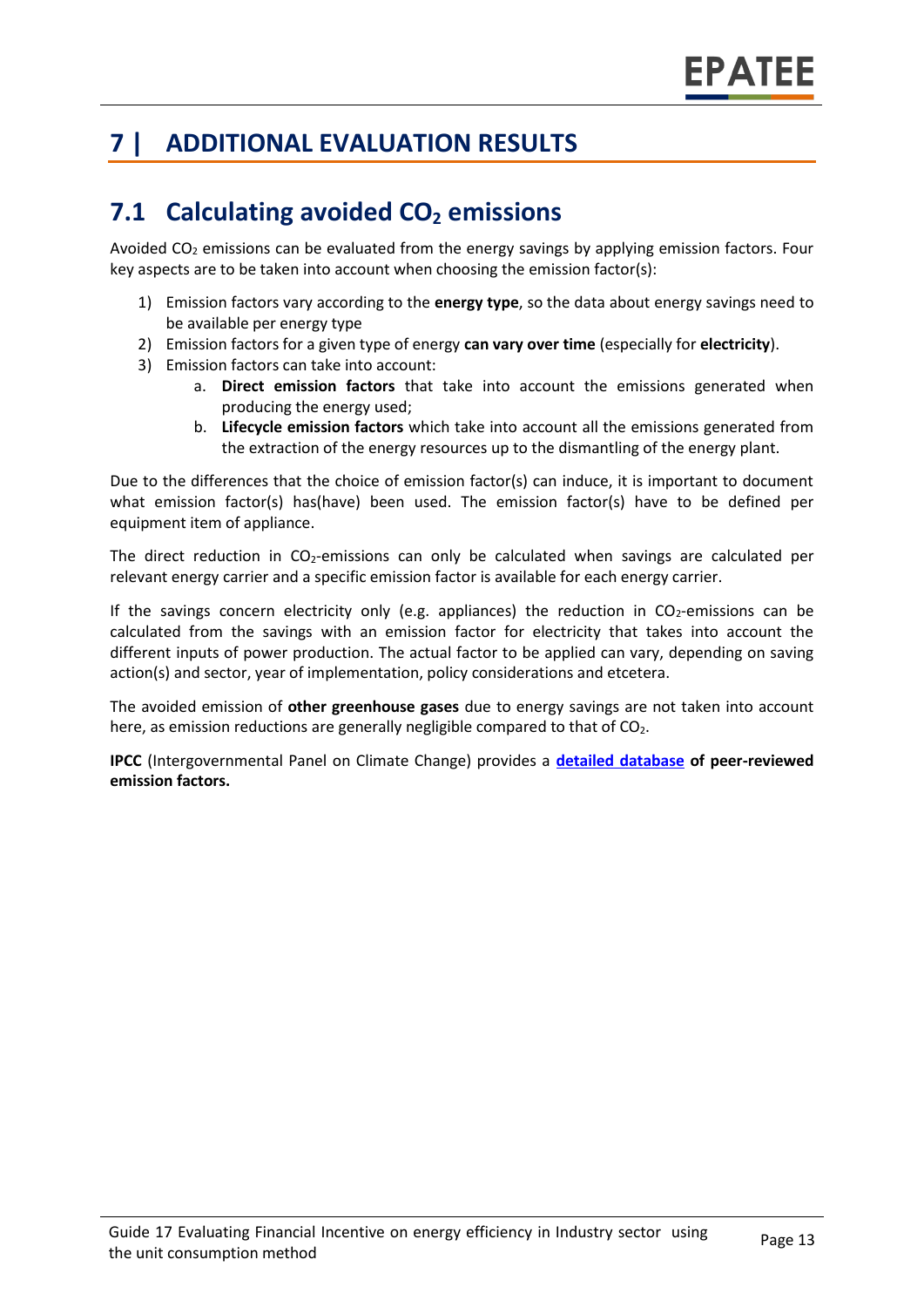### **7.2 Calculating cost-effectiveness**

Cost-effectiveness is the ratio between costs to achieve energy savings and the amount of savings and possibly other benefits.

A distinction can be made according to the point of view adopted to assess cost-effectiveness:

- Cost-effectiveness for the end-user or participant
- Cost-effectiveness for society at large
- Cost-effectiveness for the party that takes responsibility for saving targets (government or actor with an Energy Efficiency Obligation)

See furthe[r here.](https://epatee.eu/reports)

The calculation of cost-effectiveness for end-users demands, apart from the savings:

- data on investments made, subsidies on investments, interest rates, lifetimes of the saving actions per type of unit or equipment
- energy prices (including taxes) and discount factors per type of end-use.

The calculation proceeds as by calculating the energy savings in monetary units per year over a period of time (the lifetime of equipment) and comparing that with the investment done at the used discount factor in %. This will generate the Payback time, Internal return of Investment (IRR) and the Net Present Value (NPV). In a simple spreadsheet calculation these figures can be obtained.

### **7.3 Calculating other co-benefits**

Possible co-benefits from saving energy concern:

- Extra employment
- Reduction of energy poverty
- Other emission reductions ( $NO<sub>x</sub>$ ,  $SO<sub>2</sub>$ , fine particles, etc.)
- Better indoor climate
- Reduced dependency on (insecure) energy import

The above issues may be calculated, but do depend on the equipment items of appliances selected for this guide. When applicable, these co-benefits should be included at the implementation of the policy measure, as the related data collection can then be formulated.

#### **7.4 Other aspects of importance**

The competitive position market players or companies involved.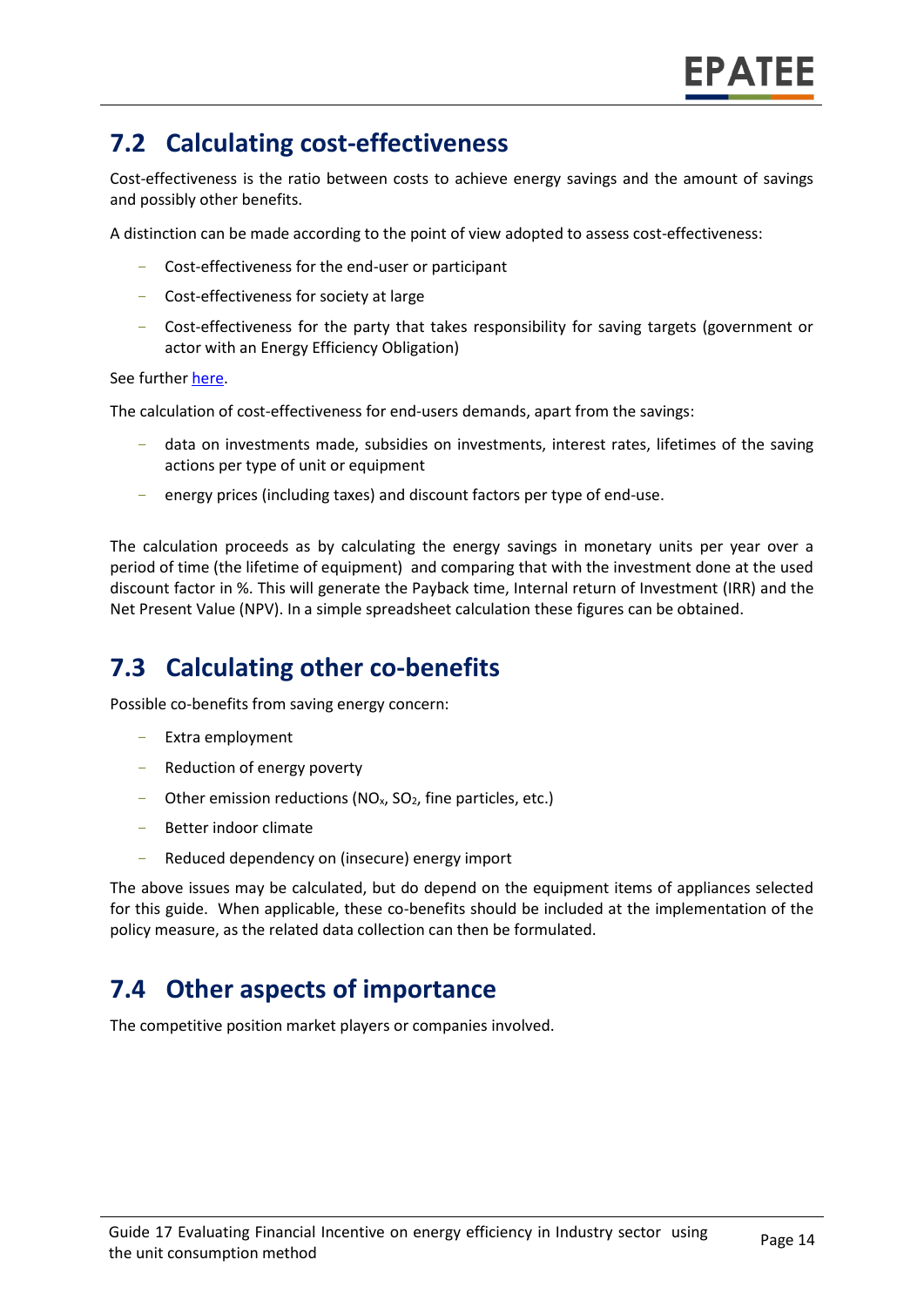## **8 | CONCRETE EXAMPLES**

N. v.d. Velden (LEI), Energiemonitor van de Nederlandse Glastuinbouw 2009 (Agricultural monitor) (in Dutch), available at<http://edepot.wur.nl/15538>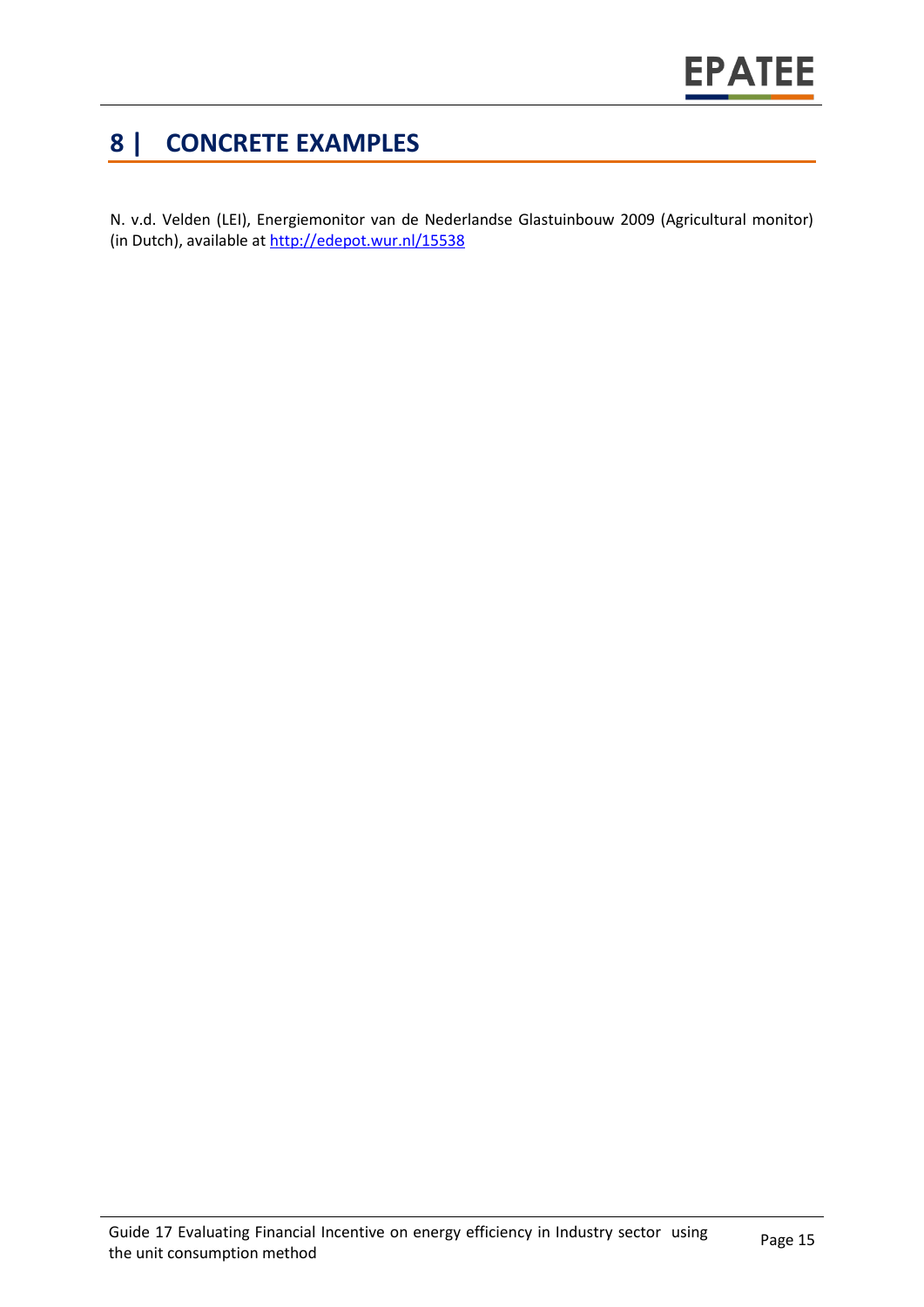### **9 | FURTHER READING**

#### **About the Unit consumption method**

There is a wide variety of information on the internet; a very practical tool is listed here:

• <https://www.rapidtables.com/calc/electric/energy-consumption-calculator.html>

#### **About subsidies and free riders**

• <https://corporatefinanceinstitute.com/resources/knowledge/economics/free-rider/>

#### **Relevant case studies**

The [case study](https://epatee.eu/system/tdf/epatee_case_study_finland_energy_efficiency_agreement_for_industries_ok_0.pdf?file=1&type=node&id=68) on the EE agreement for Industries in Finland. This study does not use the unit consumption method, yet the case study describes nicely the setting up of a program on energy Efficiency with stakeholders.